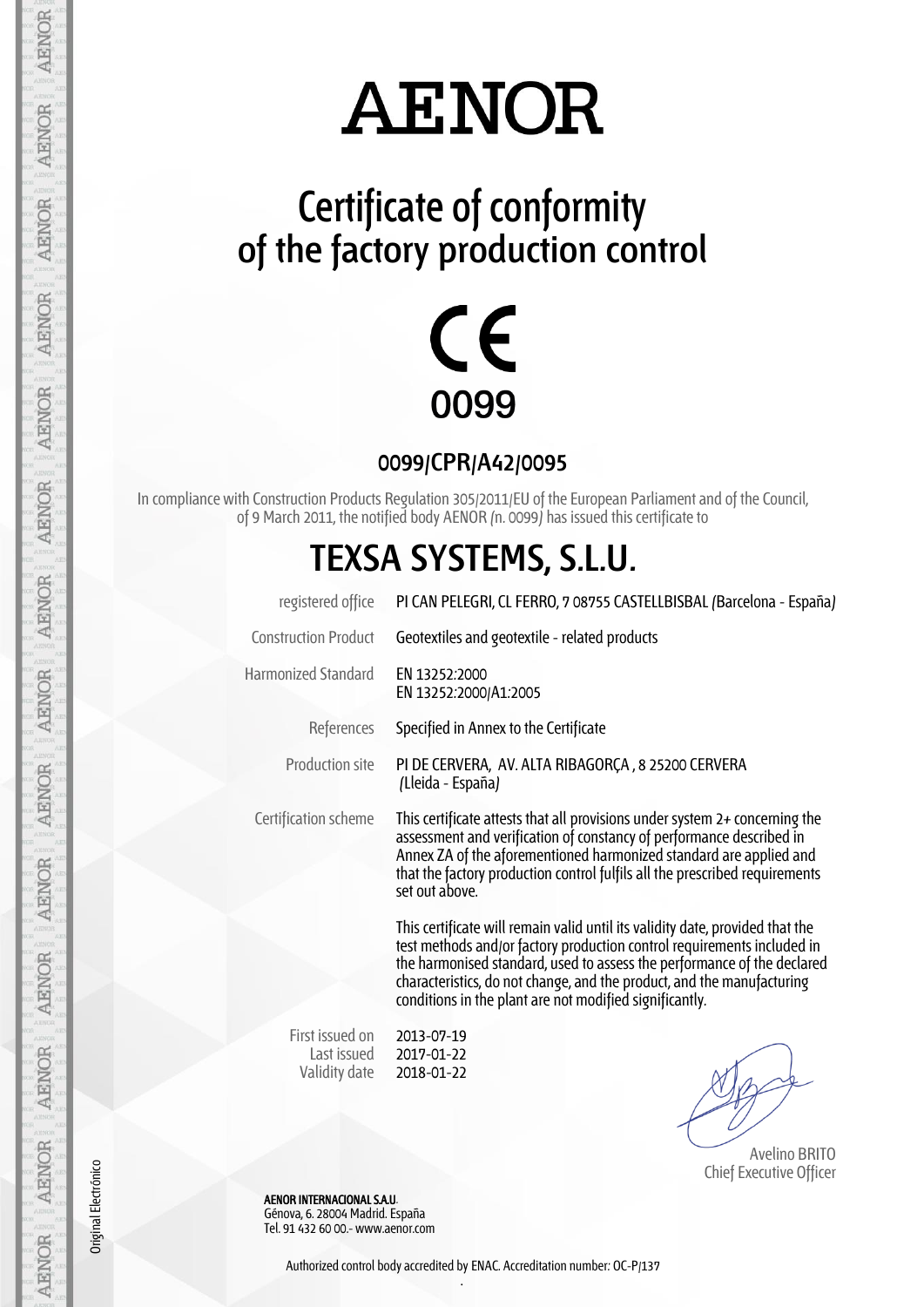# **AENOR**

### **Certificate of conformity of the factory production control**

**0099/CPR/A42/0095**

#### **Annex to Certificate**

| Reference                              | <b>Functions</b> | <b>Tensile</b><br>Strenght<br>(kN/m, -<br>kN/m | <b>Elongation</b><br>$($ %, + -%) | <b>Static</b><br><b>Puncture</b><br>(kN, -kN) | <b>Dynamic</b><br>perforation<br>resistance<br>mm,<br>$+mm$ | Protection<br>efficiency<br>$/kN/m^2$ .<br>$kN/m^2$ | Opening<br>size<br>${\mu m, +}$<br>$\mu$ m) | Water<br>permeability<br>normal to<br>the plane<br>$[m/s, -m/s]$ | In-plane<br>flow<br>capacity<br>$(m2/s, -$<br>$m^2/s$ | <b>Durability</b><br>(years)                                                      | After<br>installation<br>to be<br>covered<br>within: |
|----------------------------------------|------------------|------------------------------------------------|-----------------------------------|-----------------------------------------------|-------------------------------------------------------------|-----------------------------------------------------|---------------------------------------------|------------------------------------------------------------------|-------------------------------------------------------|-----------------------------------------------------------------------------------|------------------------------------------------------|
| <b>DISTRITEC</b><br>300                | $F+S+D$          | $3.4, -1;$<br>$4.9, -1$                        | $112, \pm 10$ ;<br>$113, \pm 10$  | $1.11, -0.3$                                  | 6.80,0                                                      | $14.705*10^3$ ,<br>$\Omega$                         | 300, $±0$                                   | $0.037, -0.003$                                                  | 20 kPa:<br>$2.06*10-6$ ,0                             | >=5; suelo<br>natural<br>$4$ <ph <9;<br=""><math>T &lt; 25^{\circ}C</math></ph>   | 24 horas                                             |
| <b>GEOTESSILE</b><br><b>TIX 300 GR</b> | $F+S+D$          | $5.23, -0.78$<br>$: 6.10 -$<br>0.92            | 40, ±15; 50,<br>±15               | $1, -0.1$                                     | $25, +5$                                                    | 14.705*10 <sup>3</sup> ,<br>$\Omega$                | 75, ±5                                      | $0.037, -0.003$                                                  | 20 kPa:<br>$2.06*10^{-6}$ ,0                          | $>=25$ suelo<br>natural<br>$4$ <ph <9;<br=""><math>T &lt; 25^{\circ}C</math></ph> | 24 horas                                             |
| <b>GEOTESSILE</b><br><b>TIX 400 GR</b> | $F+S+D$          | $7.1, -1.07$ ;<br>$8.0, -1.2$                  | $40, \pm 15$ ; 50,<br>±15         | $1.6, -0.16$                                  | $20, +4$                                                    | 14.705*10 <sup>3</sup> ,<br>$\Omega$                | 75, ±5                                      | $0.06363. -$<br>0.056                                            | 20 kPa:<br>$2.06*10^{-6}$ ,0                          | $>=25$ suelo<br>natural<br>$4$ <ph <9;<br=""><math>T &lt; 25^{\circ}C</math></ph> | 24 horas                                             |
| <b>GEOTESSILE</b><br><b>TIX 500 GR</b> | $F+S+D$          | $10.0, -1.5$ ;<br>$11.7, -1.76$                | 45, ±15; 55,<br>±15               | $2.0, -0.2$                                   | $15, +3$                                                    | 14.705*10 <sup>3</sup> ,<br>0                       | 60, ±5                                      | $0.0636,-$<br>0.0078                                             | 20 kPa:<br>$1.55*10^{-5}$ ,0                          | $>=25$ suelo<br>natural<br>$4$ <ph <9;<br=""><math>T &lt; 25^{\circ}C</math></ph> | 24 horas                                             |
| <b>ROOFTEX V</b><br>300                | $F+S+D$          | $5.23, -0.78$<br>$: 6.10 -$<br>0.92            | $40, \pm 15$ ; 50,<br>±15         | $1, -0.1$                                     | $25, +5$                                                    | 14.705*10 <sup>3</sup> ,<br>$\Omega$                | 75, ±5                                      | $0.037, -0.003$                                                  | 20 kPa:<br>$2.06*10-6$ ,0                             | $>=25$ suelo<br>natural<br>$4$ <ph <9;<br=""><math>T &lt; 25^{\circ}C</math></ph> | 24 horas                                             |
| <b>ROOFTEX V</b><br>400                | $F+S+D$          | $7.1, -1.07$ ;<br>$8.0, -1.2$                  | $40, \pm 15$ ; 50,<br>±15         | $1.6, -0.16$                                  | $20. +4$                                                    | 14.705*10 <sup>3</sup> ,<br>$\Omega$                | 75, ±5                                      | $0.06363. -$<br>0.056                                            | 20 kPa:<br>$2.06*10^{-6}$ ,0                          | $>=25$ suelo<br>natural<br>$4$ <ph <9;<br=""><math>T &lt; 25^{\circ}C</math></ph> | 24 horas                                             |
| <b>ROOFTEX V</b><br>500                | $F+S+D$          | $10.0, -1.5;$<br>$11.7, -1.76$                 | 45, ±15; 55,<br>±15               | $2.0, -0.2$                                   | $15, +3$                                                    | 14.705*10 <sup>3</sup> ,<br>$\Omega$                | 60, ±5                                      | $0.0636,-$<br>0.0078                                             | 20 kPa:<br>$1.55*10^{-5}$ ,0                          | $>=25$ suelo<br>natural<br>$4$ <ph <9;<br=""><math>T &lt; 25^{\circ}C</math></ph> | 24 horas                                             |
| <b>ROOFTEX</b><br>300                  | $F+S+D$          | $5.23, -0.78$<br>$; 6.10, -$<br>0.92           | $40, \pm 15$ ; 50,<br>±15         | $1, -0.1$                                     | $25, +5$                                                    | 14.705*10 <sup>3</sup> ,<br>0                       | 75, ±5                                      | $0.037, -0.003$                                                  | 20 kPa:<br>$2.06*10-6$ ,0                             | $>=25$ suelo<br>natural<br>$4$ <ph <9;<br=""><math>T &lt; 25^{\circ}C</math></ph> | 24 horas                                             |

Last issued Validity date 2017-01-22 2018-01-22

Original Electrónico

AENOR

**AENOR** 

**AENOR** 

**AENOR** 

**AENOR** 

**AENOR** 

**AENOR** 

AENOR

AENOR AENOR AENOR AENOR AENOR AENOR AENOR

AENOR INTERNACIONAL S.A.U. Génova, 6. 28004 Madrid. España Tel. 91 432 60 00.- www.aenor.com

.